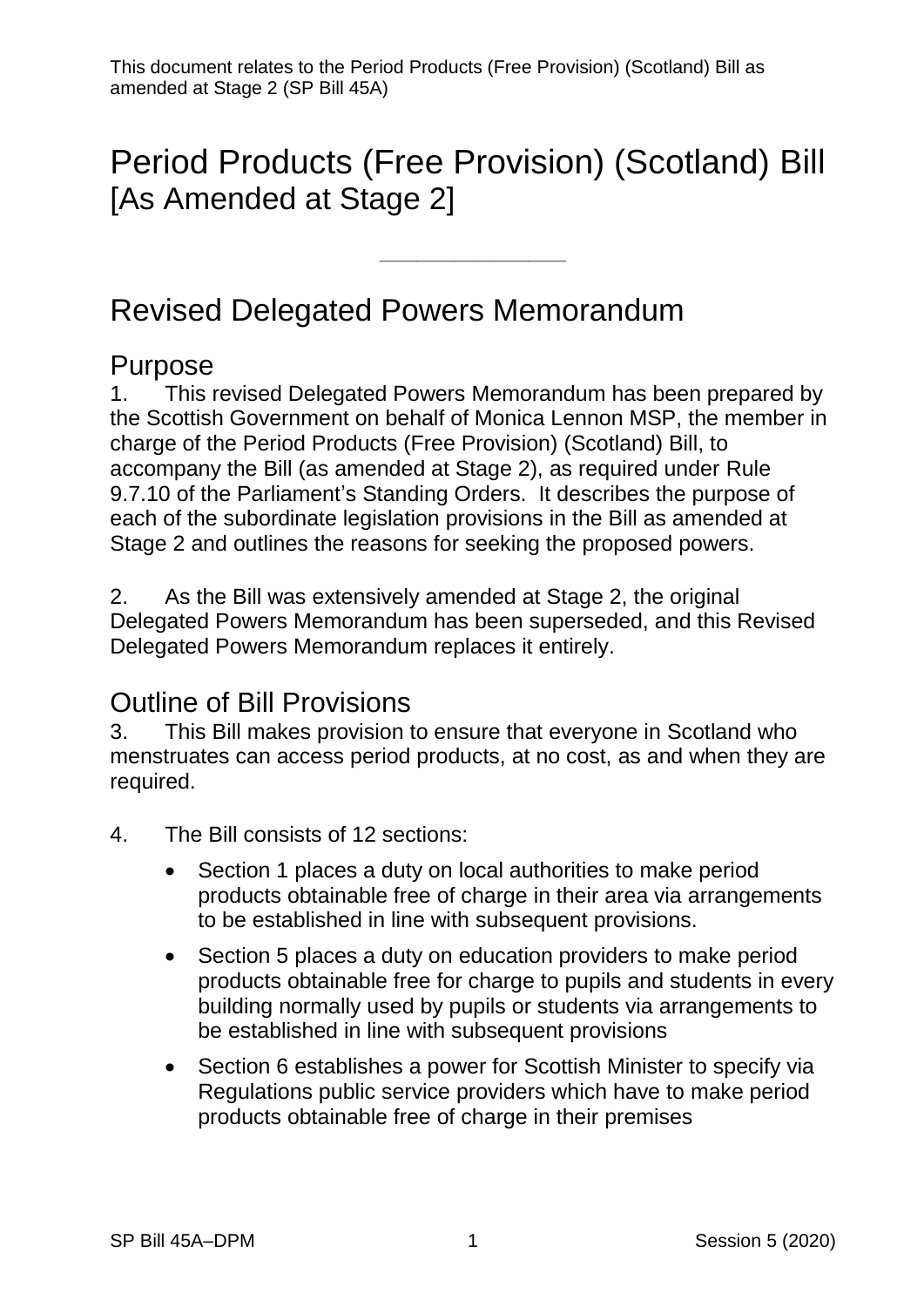- Section 6A sets out particular requirements that must be met by responsible bodies in putting in place the arrangements to fulfil their functions under sections 1, 5 or 6
- Sections 6B-6D set out a series of duties on both Scottish Ministers and responsible bodies to help ensure a high standard of delivery of duties under sections 1,5 and 6
- Section 7 states that responsible bodies must provide information on the availability of free period products for those who need them
- Sections 9A to 12 make provision about definitions and commencement as well as the short title.

# Rationale for Subordinate Legislation

5. Section 2 of the Bill, which conferred a power for the Scottish Ministers to make (in regulations) a scheme to set out and regulate the right to obtain period products free of charge created by section 1 of the Bill (as introduced), has been removed. Section 9, which included provision about the procedure to which those regulations (and regulations under section 6) were to be subject, has also been removed. The delegated power provisions contained in the Bill as amended are described in more detail below.

Section 6(1) – Power to Specify Public Service Bodies Required to Ensure Period Products Are Obtainable Free of Charge by Persons in Their Premises

#### **Power Conferred On: The Scottish Ministers Power Exercisable By: Regulations Made by Statutory Instrument Parliamentary Procedure: Affirmative**

## Provision

6. Section 6(1) provides Scottish Ministers with power to specify other public service bodies to provide free period products in their premises. Public service bodies are defined in section 6(6) as those constituted by or under an enactment and having functions that consist of or include providing public services or otherwise serving the public interest. Section 6(4) sets out that bodies may be specified by reference to a class they are in, and section 6(3) requires Scottish Ministers to consult each public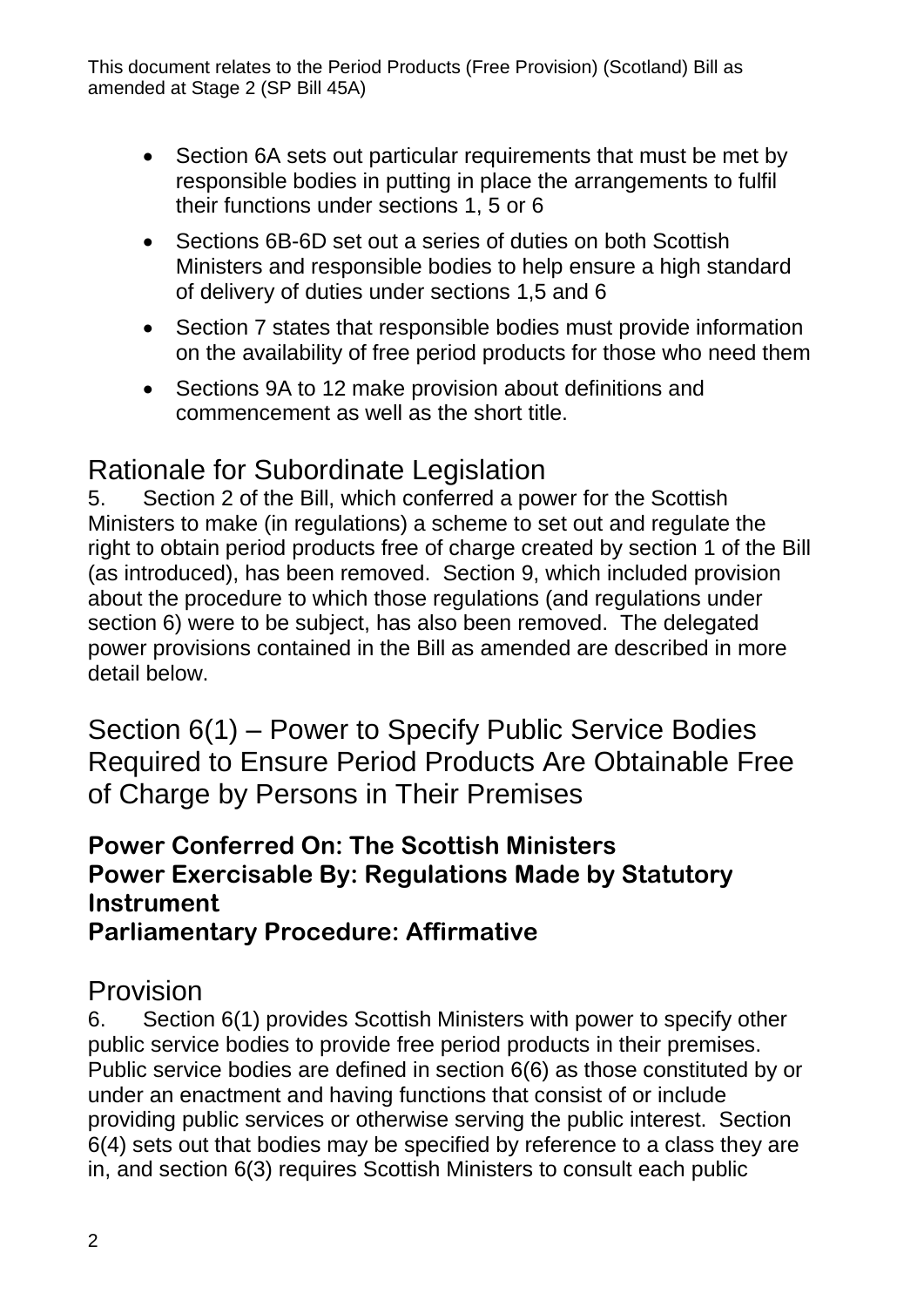service body before taking the power to specify them to make free period products available in their premises. Section 6(5B) allows Scottish Ministers to include in the regulations any ancillary (i.e. incidental, supplementary, consequential, transitional, transitory or saving) provisions needed in relation to the specification of a public service body.

## Reason for Taking Power

7. The policy driver is to ensure that, where any gaps in public service access to free period products arise, they could be addressed by specifying public service bodies under this section. Scottish Ministers may for example wish to use their power to require all health boards to make period products obtainable in their premises. This power was included in the Bill as introduced, including that the regulations could specify how, where and when products were to be made available. However this section has been modified by the introduction of subsections (1A), (1B) and (1C) to ensure that the provisions are, as far as possible, in line with duties on local authorities and education providers under sections 1 and 5. The ability to make ancillary provision is considered to be appropriate for flexibility given that the power to impose a duty on a public service body might be exercised a significant time after the initial implementation of the Act. Without the power to make ancillary provision, it might be necessary to return to the Parliament, through subsequent primary legislation, to deal with technical, operational or implementation matters clearly within the scope and policy intentions of the original Bill. The power is limited to the extent that it can only be used if Ministers consider it appropriate to do so, for the purposes of, or in connection with, specifying a public service body. Subsection (5A) allows for different provisions to take effect on different days (for example, allowing preparatory steps around guidance, statement on exercise of functions and consultation to be taken in advance of the section 6(1) duty itself taking effect in relation to a particular public service body).

## Choice of Procedure

8. The choice of procedure reflects the significance of imposing on additional specified public bodies, or categories of body, new obligations which may have budgetary, staffing and other implications for them and ensures appropriate parliamentary scrutiny of this decision.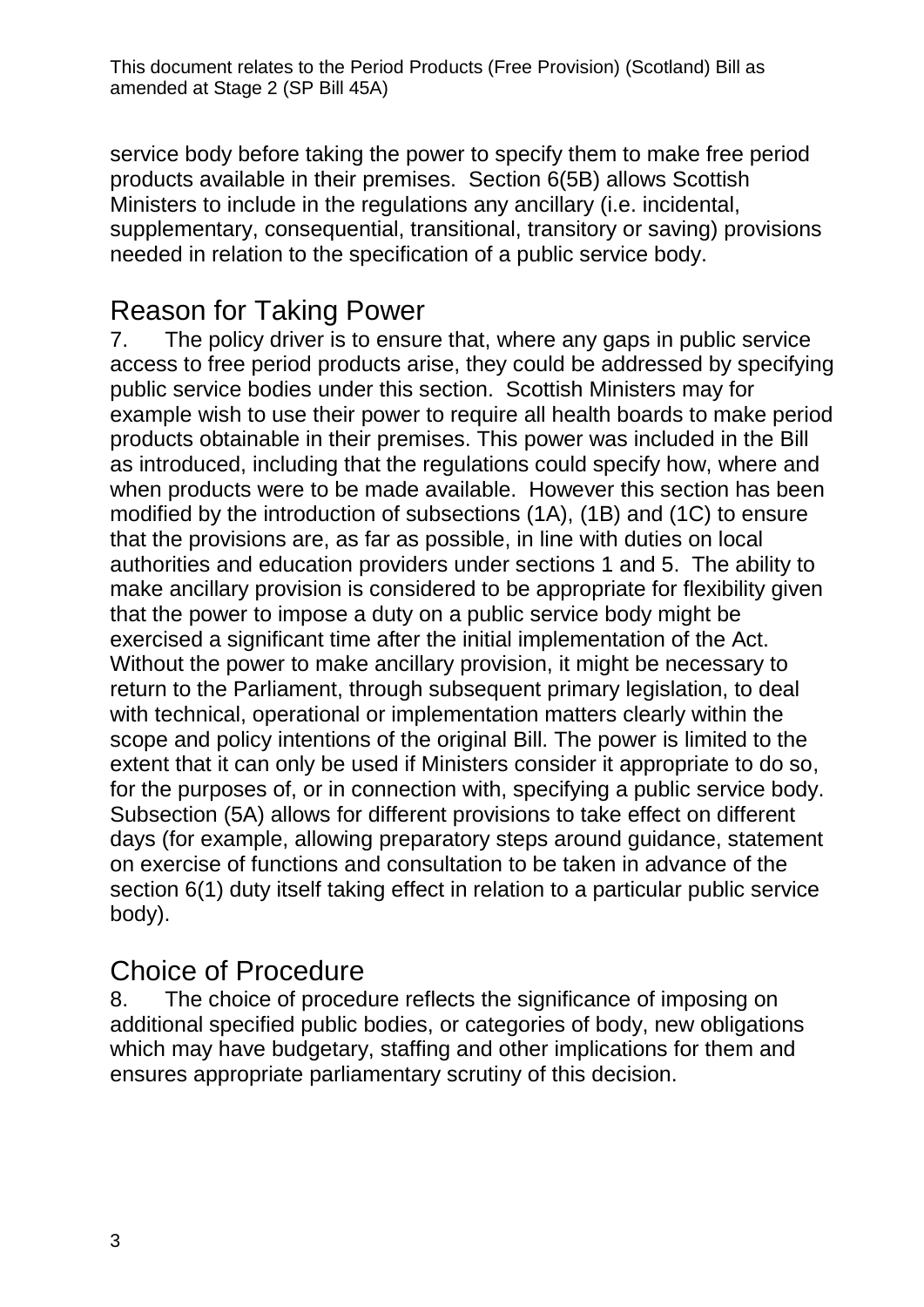### Section 6b – Power to Issue Guidance to Responsible Bodies About the Exercise of Their Functions **Power Conferred On: The Scottish Ministers Power Exercisable By: Guidance (Non-Statutory) Parliamentary Procedure: No Procedure**

# Provision

9. Section 6B is a new section added to the Bill at Stage 2. It requires Scottish Ministers to issue guidance to responsible bodies about the exercise of their functions under sections 1, 5, 6 and 7 (including in particular the requirements set out in section 6A). Subsection (3)(b) allows the guidance to also cover sections 6C and 6D if Ministers wish. By virtue of section 7 of the Interpretation and Legislative Reform (Scotland) Act 2010, Ministers may issue new guidance under this section from time to time.

10. Subsection (4) provides that a person to whom the guidance applies must have regard to it.

## Reason for taking power

11. The duties under sections 1, 5 and 6 allow responsible bodies to put in place local arrangements to meet the generally agreed principle that local bodies are best place to decide on how best to meet their duties. However, guidance is required to provide more detail for responsible bodies around some of the provisions in the Bill – for example, in relation to section 6A, what constitutes a reasonable choice of different types of period products. It is considered appropriate for the Scottish Ministers to have the power to issue guidance from time to time to assist bodies to deliver their functions under the Act, including the sharing of good practice examples and ensuring as high a standard of delivery as possible by all responsible bodies. Guidance is considered appropriate in these circumstances, where the content is operational and practical in nature. Without this section, Ministers would have a general power to issue guidance, but responsible bodies would not be required to have regard to guidance issued in that way. Section 6B ensures that responsible bodies do have to have regard to the guidance, and also ensures that such guidance will always be in place to support responsible bodies. The guidance can be prepared in advance of implementation of the substantive duties. The level of detail that is required in the guidance is beyond that which would normally be contained in primary legislation.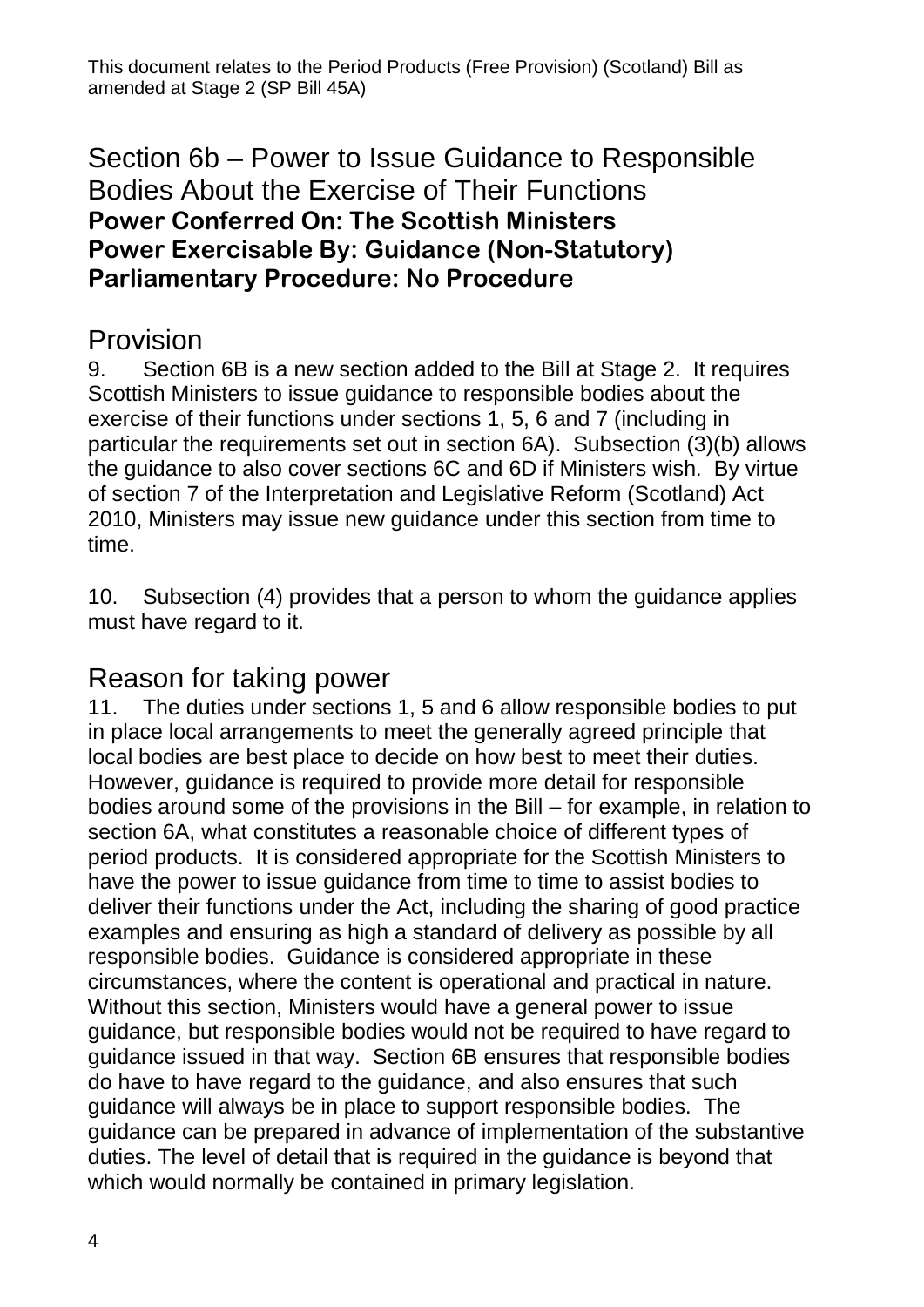# Choice of Procedure

12. In line with the usual approach for guidance of this nature, it will not be subject to Parliamentary procedure. For transparency, the guidance will be published as soon as reasonably practicable. The guidance to be produced covers a range of operational matters concerning the exercise of the duties under the Act and will be updated from time to time in light of practical experience. The guidance will cover matters of technical and practical detail and will expand upon the principles within the Bill that are already subject to parliamentary scrutiny. However, as guidance does not have the force of law, requiring the Parliament to scrutinise the guidance itself would not be the best use of parliamentary time.

#### Section 11 – Power to Appoint the Date of Commencement of Sections 1-9 **Power Conferred On: Scottish Ministers Power Exercisable By: Regulations Made by Statutory Instrument Parliamentary Procedure: Laid Only, No Procedure**

#### Provision

13. Section 11 enables Scottish Ministers to commence those provisions in the Bill that do not come into force on the day after Royal Assent by commencement regulations. Such regulations must come into force within 2 years of the date of Royal Assent. Regulations under this section may make different provision for different purposes. It allows Scottish Ministers to make by regulations any transitional, transitory or saving provisions needed in relation to the coming into force of a provision.

# Reason for Taking Power

14. It is typical for the commencement date of a Bill's substantive provisions to be appointed by regulations. Having them come into force on a date appointed by regulations means that the Government can appoint a date having ensured that everyone who needs to prepare for the new duties has had the necessary time to do so, within the 2 year limit. Commencement of sections 1-9 will be phased, with sections 6B, 6C, 6D and 7 being commenced in advance of the others, This will allow sufficient time for Scottish Ministers to publish guidance under section 6B, responsible bodies to consult and set out their arrangements are required by sections 6C and D, and to provide information to the public (as per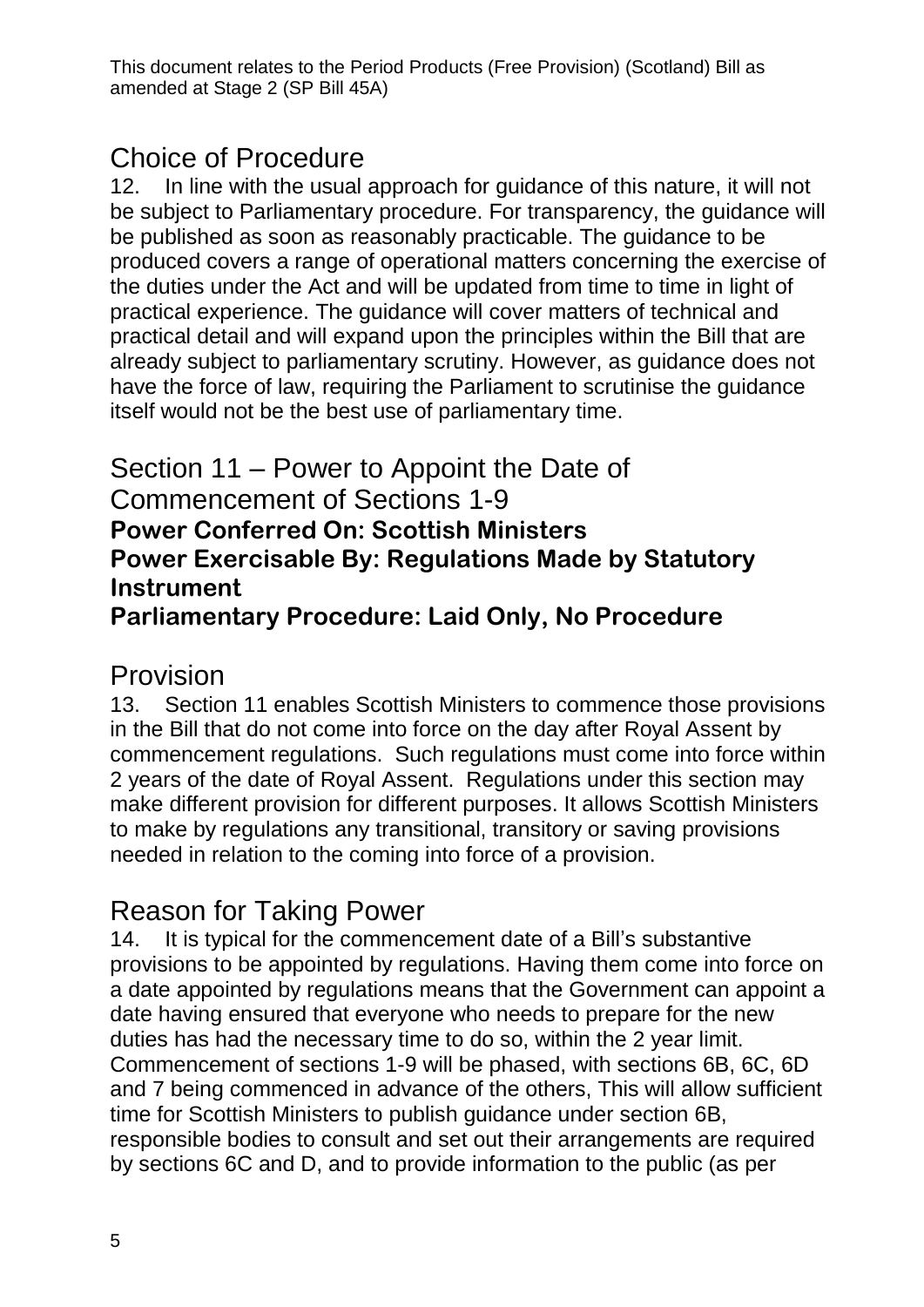section 7) in advance of the duties set out under sections 1 and 5 initially coming into force. If section 1 and 5 duties were to come into force earlier there is a risk that responsible bodies would not be able to fulfil the duties placed on them by sections 6C, 6D and 7 and therefore they would not be able to fully fulfil their functions. Subsection (3)(a) is necessary as it is often required for commencement regulations to make transitional, transitory or savings provision related to the provisions appointed to come into force on a specified date by the regulations. Subsection (3)(b) is necessary to ensure different sections can be commenced on different days and in case it is necessary to commence a section initially only in its application to one class of bodies with duties under the Bill.

#### Choice of Procedure

15. In line with the usual approach for commencement regulations, the power is subject only to the default laying requirement, as provided for by section 30 of the Interpretation and Legislative Reform (Scotland) Act 2010.